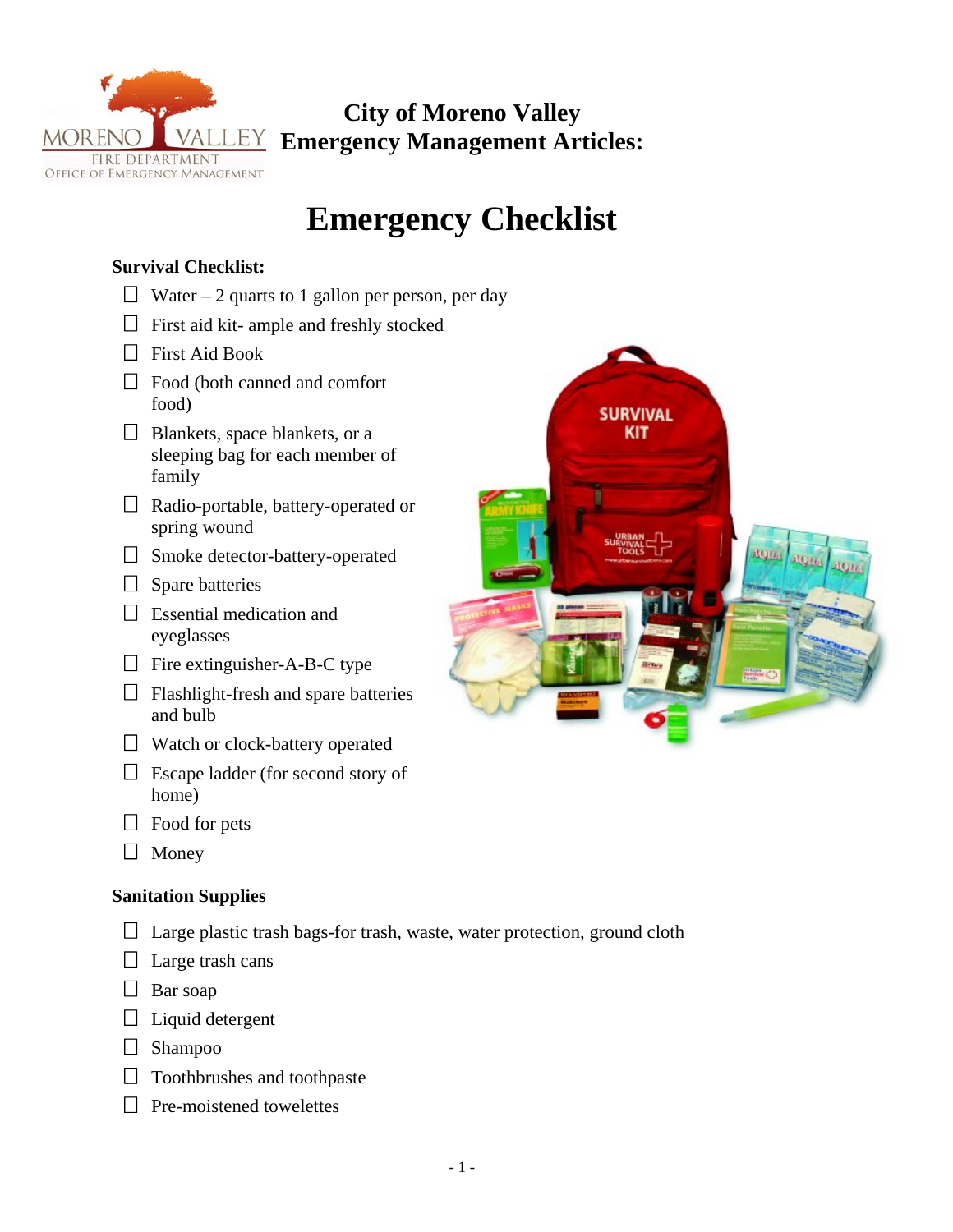- Deodorant
- $\Box$  Denture cleanser

#### **Sanitation Supplies**

- $\Box$  Feminine supplies
- $\Box$  Infant supplies
- $\Box$  Toilet paper
- $\Box$  Portable toilet chemicals-add to sewage to deodorize and disinfect
- $\Box$  Insect repellant
- $\Box$  Newspaper (to wrap garbage and waste)
- $\Box$  Household bleach or bleach tablets

### **Safety and Comfort**

- $\Box$  Sturdy shoes for every family member
- $\Box$  Heavy gloves-for every person cleaning debris
- $\Box$  Candles
- $\Box$  Matches-dipped in wax and kept in a waterproof container
- $\Box$  Clothes-complete change kept dry
- $\Box$  Knife or razor blades
- $\Box$  Garden hose-for siphoning and fire fighting
- $\Box$  Tent
- $\Box$  Hat or cap-protection from sun, rain or cold
- $\Box$  Disposable face masks-protection from dust and smoke

## **Cooking**

- $\Box$  Barbecue-hibachi, camp stove, chafing dish, fireplace, etc.
- $\Box$  Fuel for cooking equipment (charcoal, lighter fluid, fuel for camp stove, presto logs, sterno)
- $\Box$  Plastic knives, forks, spoons
- $\Box$  Paper plates and cups
- $\Box$  Paper towels
- $\Box$  Heavy duty aluminum foil
- $\Box$  Plastic food wrap

#### **Tools and Supplies**

- $\Box$  Plastic food wrap
- $\Box$  Axe, shovel, broom